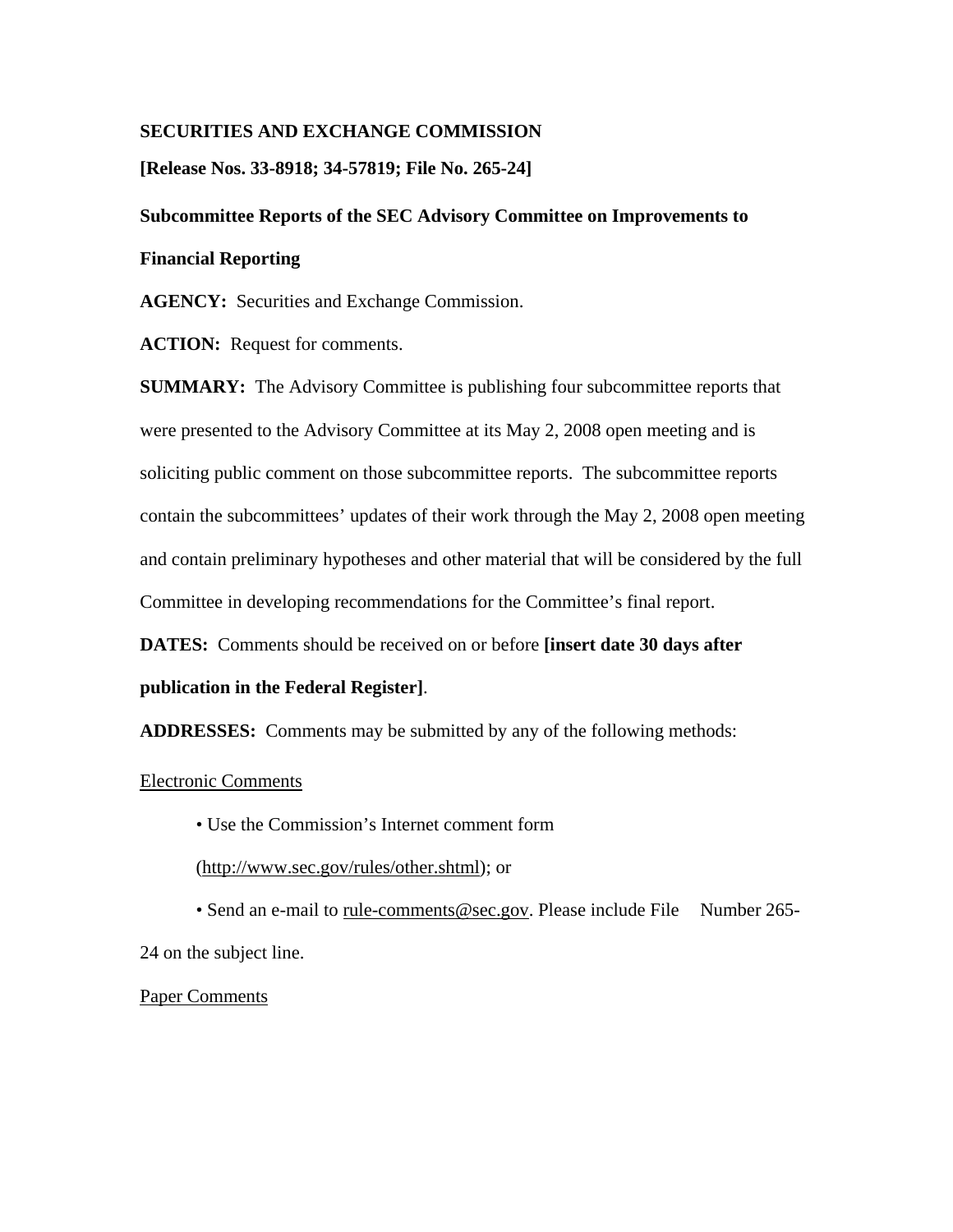• Send paper comments in triplicate to Nancy M. Morris, Federal Advisory Committee Management Officer, Securities and Exchange Commission, 100 F Street, NE, Washington, DC 20549–1090.

All submissions should refer to File No. 265-24. This file number should be included on the subject line if e-mail is used. To help us process and review your comment more efficiently, please use only one method. The Commission will post all comments on its Web site (http://www.sec.gov/about/offices/oca/acifr.shtml). Comments also will be available for public inspection and copying in the Commission's Public Reference Room, 100 F Street, NE, Washington, DC 20549, on official business days between the hours of 10:00 am and 3:00 pm. All comments received will be posted without change; we do not edit personal identifying information from submissions. You should submit only information that you wish to make available publicly.

**FOR FURTHER INFORMATION CONTACT:** Questions about this release should be referred to James L. Kroeker, Deputy Chief Accountant, or Shelly C. Luisi, Senior Associate Chief Accountant, at (202) 551-5300, Office of the Chief Accountant, Securities and Exchange Commission, 100 F Street, NE, Washington, DC 20549-6561. **SUPPLEMENTARY INFORMATION:** At the request of the SEC Advisory Committee on Improvements to Financial Reporting, the Commission is publishing this release soliciting public comment on the subcommittees' reports. The full text of these subcommittee reports are attached as Exhibits A-D and also may be found on the Committee's web page at http://www.sec.gov/about/offices/oca/acifr.shtml. The subcommittee reports contain the subcommittees' updates of their work through the May 2, 2008 open meeting of the full Committee and contain preliminary hypotheses and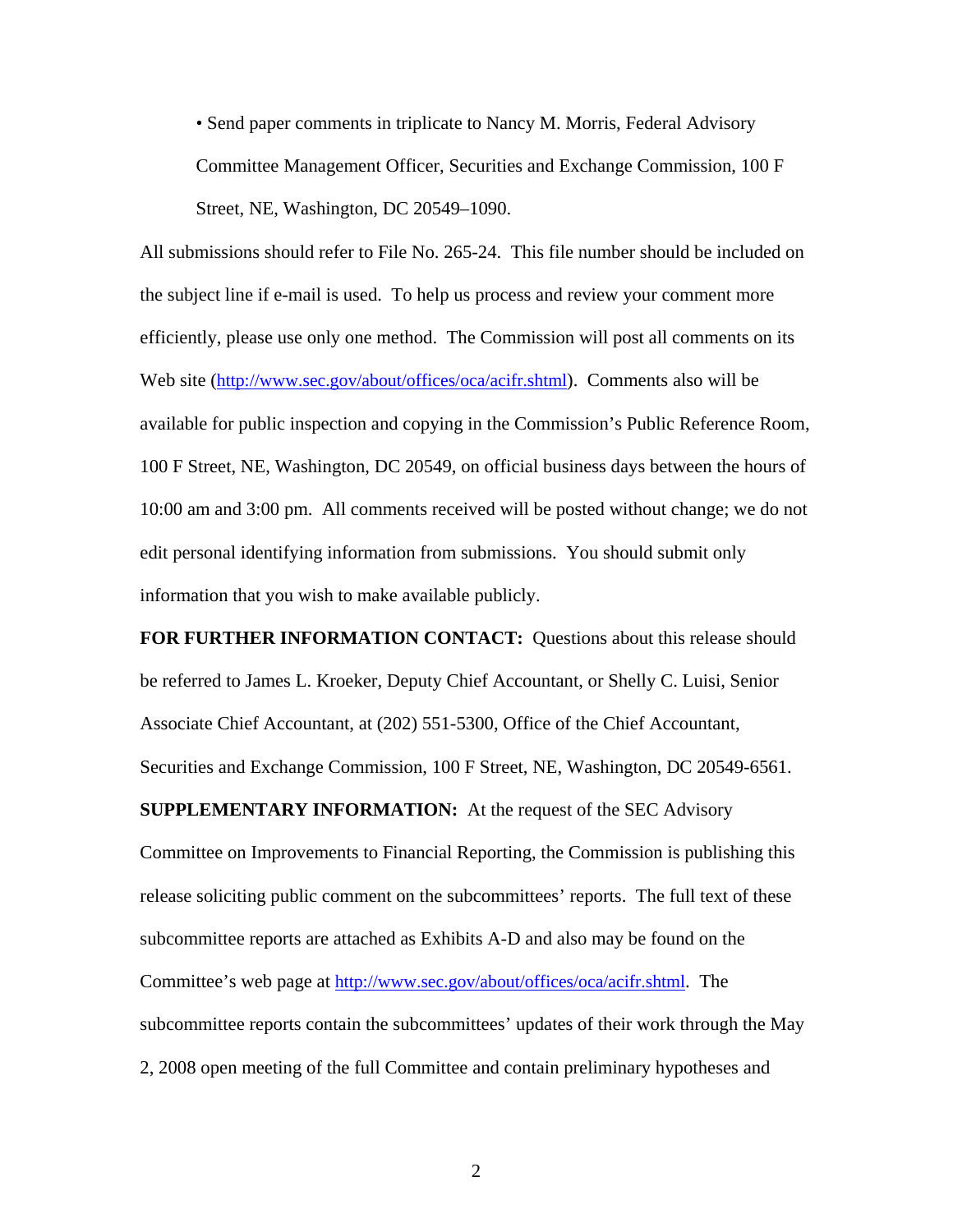other material that may be deliberated by the full Committee in considering recommendations for the Committee's final report. As such, the Committee would like to request public input on the material in these subcommittee reports. The subcommittee reports have been prepared by the individual subcommittees and do not necessarily reflect either the views of the Committee or other members of the Committee, or the views or regulatory agenda of the Commission or its staff.

 All interested parties are invited to comment on the enclosed subcommittee reports. Comments on the reports are most helpful if they (1) indicate the specific exhibit and paragraph to which the comments relate, (2) contain a clear rationale, and (3) include any alternative(s) the Committee should consider.

**AUTHORITY:** In accordance with Section 10(a) of the Federal Advisory Committee Act, 5 U.S.C. App. 1, § 10(a), James L. Kroeker, Designated Federal Officer of the Committee, has approved publication of this release at the request of the Committee. The solicitation of comments is being made solely by the Committee and not by the Commission. The Commission is merely providing its facilities to assist the Committee in soliciting public comment from the widest possible audience.

> Nancy M. Morris Committee Management Officer

Dated: May 15, 2008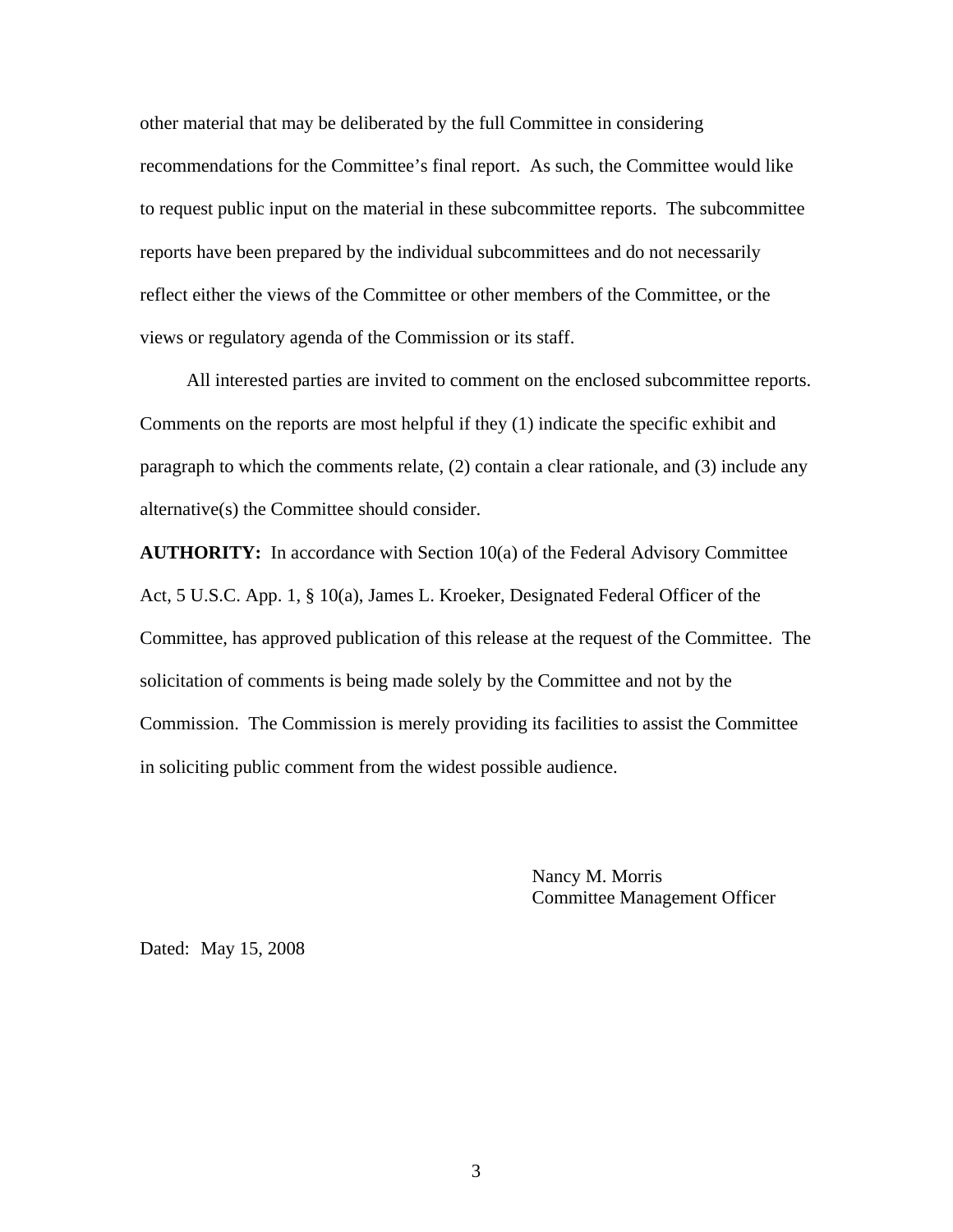# **EXHIBIT A**

## **SEC Advisory Committee on Improvements to Financial Reporting Substantive Complexity Subcommittee Update May 2, 2008 Full Committee Meeting**

## **I. Introduction**

The SEC's Advisory Committee on Improvements to Financial Reporting (Committee) issued a progress report (Progress Report) on February 14, 2008.<sup>1</sup> In chapter 1 of the Progress Report, the Committee discussed its work-to-date in the area of substantive complexity, namely, its developed proposals related to industry-specific guidance and alternative accounting policies; its conceptual approaches regarding the use of bright lines and the mixed attribute model; and its future considerations related to scope exceptions<sup>2</sup> and competing models.

Since the issuance of the Progress Report, the substantive complexity subcommittee (Subcommittee I) has deliberated each of these areas further, particularly its conceptual approaches and future considerations, and refined them accordingly. This report represents Subcommittee I's latest thinking. The Subcommittee's consideration of comment letters received thus far by the Committee is ongoing and may result in additional changes. The purpose of this report is to update the full Committee, and also to serve as a basis for the substantive complexity panel discussions scheduled for May 2, 2008 in Chicago. Subject to further public comment, Subcommittee I intends to deliberate whether to recommend these preliminary hypotheses to the full Committee for its consideration in developing the final report, which it expects to issue in July 2008.

### **II. Exceptions to General Principles**

# **II.A. Industry-Specific Guidance**

In the Progress Report, the Committee issued a developed proposal related to industryspecific guidance (developed proposal 1.1). Refer to the Progress Report for additional discussion of this developed proposal. Subcommittee I will consider the panel discussions on May 2, 2008, as well as the public comment letters received, before submitting a final recommendation to the Committee, but at this time, is not intending to propose any significant revisions.

# **II.B. Alternative Accounting Policies**

<sup>1</sup> Refer to Progress Report at http://www.sec.gov/rules/other/2008/33-8896.pdf. 2

<sup>&</sup>lt;sup>2</sup> Throughout this report, the term "scope exceptions" refers to scope exceptions other than industryspecific guidance.

**This report has been prepared by the individual subcommittee and does not necessarily reflect either the views of the Committee or other members of the Committee, or the views or regulatory agenda of the Commission or its staff.**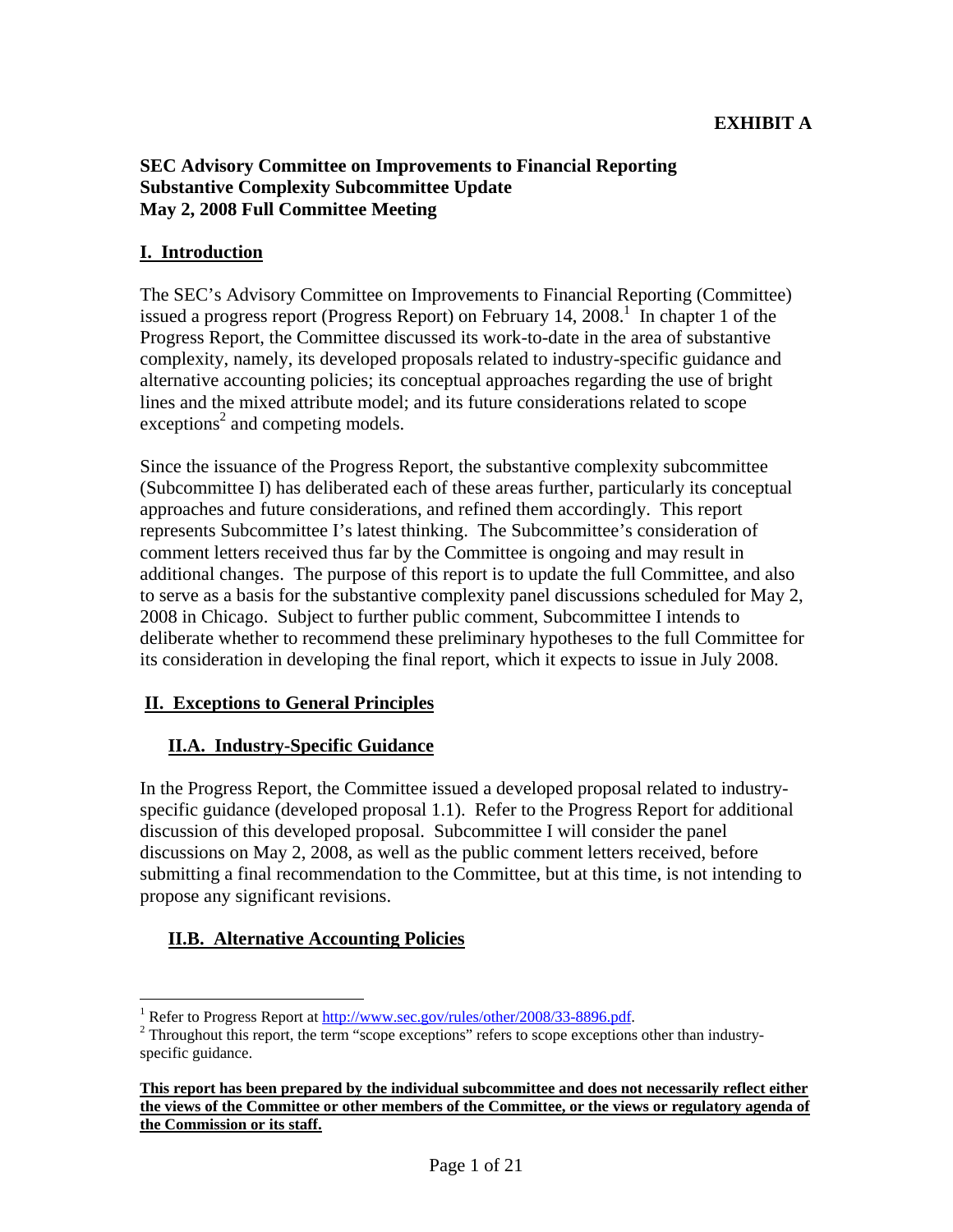In the Progress Report, the Committee issued a developed proposal related to alternative accounting policies (developed proposal 1.2). Refer to the Progress Report for additional discussion of this developed proposal. Subcommittee I will consider the panel discussions on May 2, 2008, as well as the public comment letters received, before submitting a final recommendation to the Committee, but at this time, is not intending to propose any significant revisions.

# **II.C. Scope Exceptions**

**Preliminary Hypothesis 1: GAAP should be based on a presumption that scope exceptions should not exist. As such, the SEC should recommend that any new projects undertaken jointly or separately by the FASB should not provide additional scope exceptions, except in rare circumstances. Any new projects should also include the elimination of existing scope exceptions in relevant areas as a specific objective of these projects, except in rare circumstances.** 

# **Background**

Scope exceptions represent departures from the application of a principle to certain transactions. For example: $3$ 

- SFAS No. 133, Accounting for Derivative Instruments and Hedging Activities, excludes certain financial guarantee contracts, employee share-based payments, and contingent consideration from a business combination, among others.
- SFAS No. 157, Fair Value Measurements, excludes employee share-based payments and lease classification and measurement, among others.
- FIN 46R, Consolidation of Variable Interest Entities, excludes employee benefit plans, qualifying special-purpose entities,<sup>4</sup> certain entities for which the company is unable to obtain the information necessary to apply FIN 46R, and certain businesses, among others.

Similar to other exceptions to general principles, scope exceptions arise for a number of reasons. These reasons include: (1) cost-benefit considerations, (2) the need for temporary measures to quickly minimize the effect of unacceptable practices, rather than waiting for a final "perfect" standard to be developed, (3) avoidance of conflicts with standards that would otherwise overlap, and (4) political pressure.

Scope exceptions contribute to avoidable complexity in several ways. First, where accounting standards specify the treatment of transactions that would otherwise be within scope, exceptions may result in different accounting for similar activities (refer to competing models section below for further discussion). Second, scope exceptions

<sup>&</sup>lt;sup>3</sup> Refer to appendix A for additional examples.<br><sup>4</sup> Subsemmittee I notes that the EASP has tented

<sup>&</sup>lt;sup>4</sup> Subcommittee I notes that the FASB has tentatively decided to remove the qualifying special-purpose entity concept from U.S. GAAP and its exception from consolidation.

**This report has been prepared by the individual subcommittee and does not necessarily reflect either the views of the Committee or other members of the Committee, or the views or regulatory agenda of the Commission or its staff.**